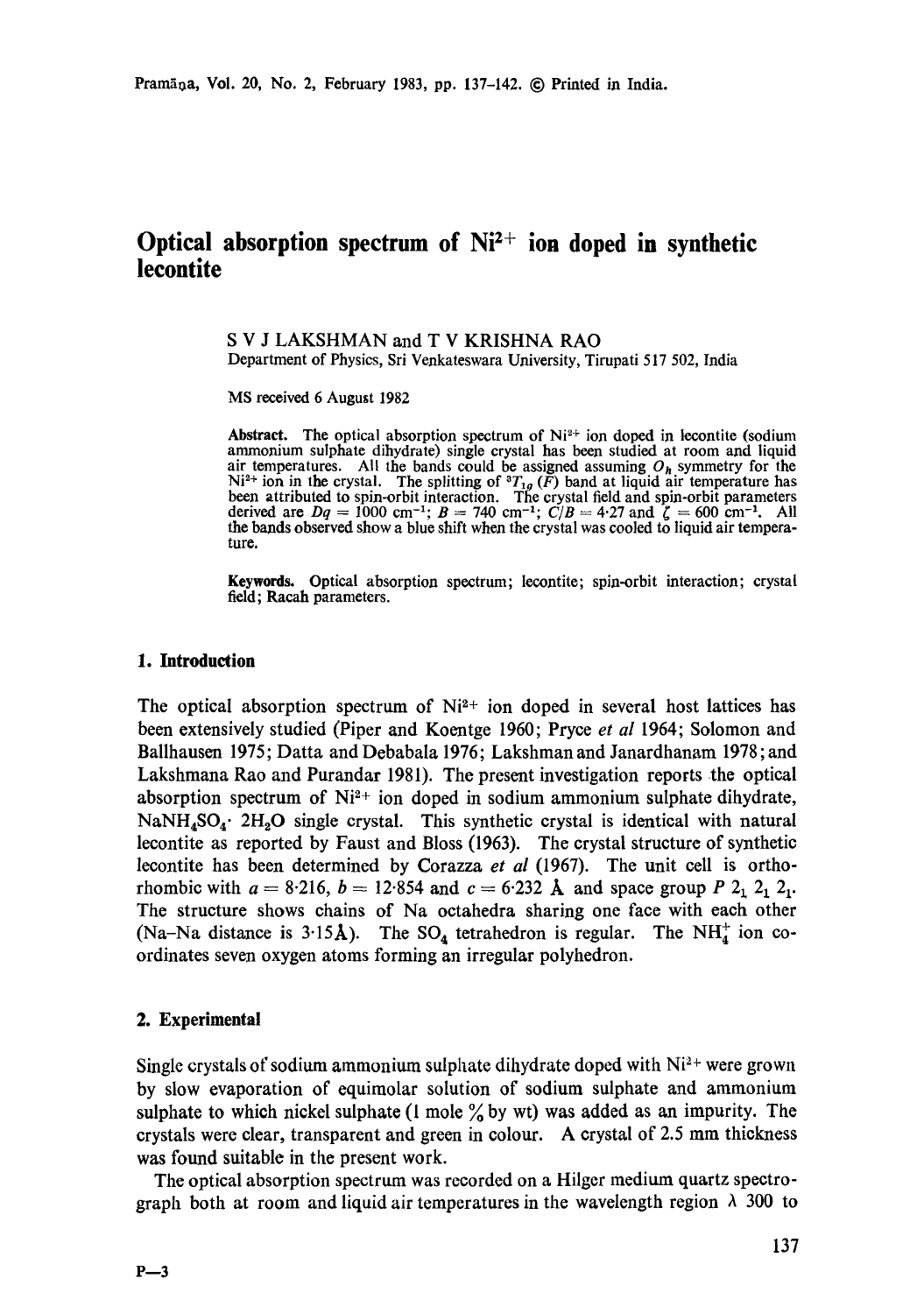900 nm on ORWO NP 27 film and Kodak IN plates. Wavelengths of the band maxima and oscillator strengths of the bands were calculated from their microphotometric profiles taken on a moll recording microphotometer.

# **3. Theory**

The Ni<sup>2+</sup> ion has the electron configuration  $3d^8$ . In the presence of a strong octahedral crystal field, the electronic states of Ni<sup>2+</sup> ion arising from the ground adn excited electronic configurations are as follows:

| Ground                                                                                         |  | $t_{2g}^6$ $e_a^2$ : ${}^3A_{2g}$ , ${}^1A_{1g}$ , ${}^1E_g$ . |  |
|------------------------------------------------------------------------------------------------|--|----------------------------------------------------------------|--|
| First excited $t_{2g}^5$ $e_a^3$ : ${}^3T_{1g}$ , ${}^3T_{2g}$ , ${}^1T_{1g}$ , ${}^1T_{2g}$ . |  |                                                                |  |
| Second excited $t_{2g}^4$ $e_g^4$ : ${}^3T_{1g}$ , ${}^1A_{1g}$ , ${}^1E_g$ , ${}^1T_{2g}$ .   |  |                                                                |  |

The ground state is  ${}^3A_{2q}$  for all the strengths of the crystal field being the lowest according to Hund's rule.

Tanabe-Sugano (1954) gave the energy expressions for all the states in the absence of spin-orbit interaction in the form of matrices. Lakshman and Lakshman Rao (1972) presented these matrices in a linear form. The energy levels are designated as  $\Gamma_1$ ,  $\Gamma_2$ ,  $\Gamma_3$ ,  $\Gamma_4$  and  $\Gamma_5$  in the presence of spin-orbit interaction. Liehr and Ballhausen (1959) presented these energy matrices in terms of Condon-Shortley parameters  $F_2$ and  $F_4$  while Lakshman and Lakshmana Rao (1979) expressed the energy matrices in terms of Racah parameters  $B$  and  $C$ .

## **4. Results and analysis**

The observed spectrum is characteristic of  $Ni^{2+}$  in octahedral symmetry. At room temperature four bands have been observed at  $12015$ , 15670, 19600 and  $25120 \text{ cm}^{-1}$ . On cooling the crystal to liquid air temperature, the band at  $15670 \text{ cm}^{-1}$  showed splitting into three components with maxima at  $15830$ ,  $16150$  and  $16290$  cm<sup>-1</sup>. The other three bands shifted towards blue with maxima at 12160, 19800 and 25635 cm-k

The medium quartz spectrograms of these bands at room and liquid air temperatures are shown in figure 1.

The ground state electronic configuration of  $N_i^{2+}$  ion in octahedral symmetry is  ${}^3A_{2q}(F)$ . According to the energy level scheme, three spin-allowed strong bands should be observed, which arise due to transitions from the ground state to the excited states  ${}^{3}T_{29}(F)$ ,  ${}^{3}T_{19}(F)$  and  ${}^{3}T_{19}(P)$  arranged in the increasing order of energy. From the nature and position of the bands at  $15670$  and  $25120$  cm<sup>-1</sup> they could be attributed to  ${}^{3}T_{1g}(F)$  and  ${}^{3}T_{1g}(P)$  levels. The  ${}^{3}T_{2g}(F)$  band could not be observed in the present work. The  ${}^{3}T_{1g}(F)$  band exhibited splitting at 80°K. This type of splitting in  ${}^{3}T_{1g}(F)$  band has been reported in literature by several investigators (Piper and Koentge 1960; Pryce *et al* 1964; Solomon and Ballhausen 1975; Datta and Debabala 1976; Lakshman and Janardhanam 1978; Lakshmana Rao and Purandar 1981). This characteristic splitting of the band further supports the assignment.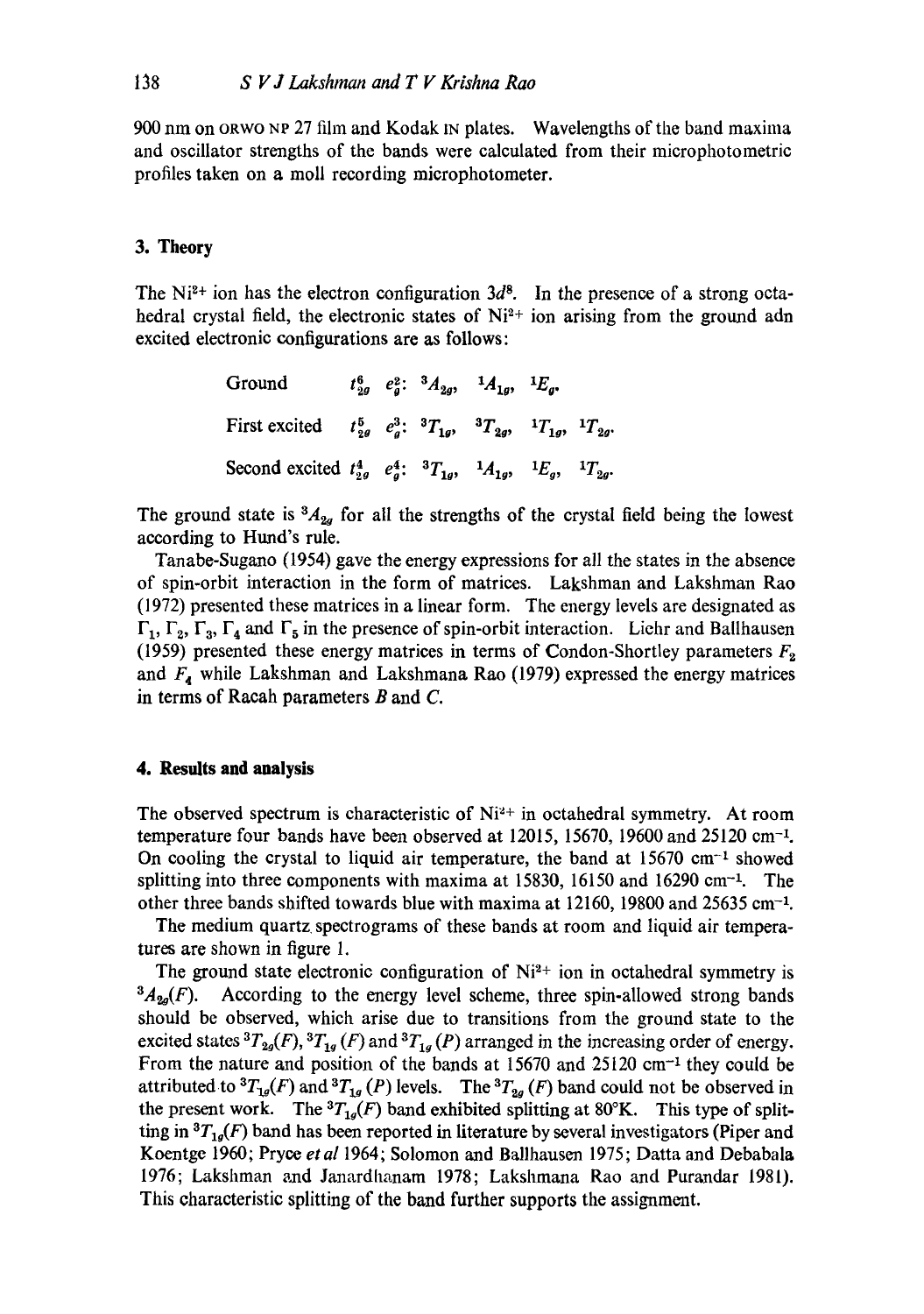

Figure 1. Medium quartz spectrograms ( $\lambda$  650 to 300 nm) a. At room temperature (300°K). b. At liquid air temperature  $(80^{\circ}K)$ 

|                                      |  |  | <b>Table 1.</b> Assignments of the bands with their wavelengths ( $\lambda$ ) and wavenumbers ( $\nu$ ) |  |
|--------------------------------------|--|--|---------------------------------------------------------------------------------------------------------|--|
| at room and liquid air temperatures. |  |  |                                                                                                         |  |

| <b>Transition</b> from<br>$^{3}A_{20}$ (F) |                | <b>Band position</b>      |                |                           |  |  |
|--------------------------------------------|----------------|---------------------------|----------------|---------------------------|--|--|
|                                            |                | $300^{\circ}$ K           | $80^{\circ}$ K |                           |  |  |
|                                            | $\lambda$ (nm) | $\nu$ (cm <sup>-1</sup> ) | $\lambda$ (nm) | $\nu$ (cm <sup>-1</sup> ) |  |  |
| ${}^1E_q(D)$                               | 832            | 12015                     | 822            | 12160                     |  |  |
| ${}^{8}T_{1g}(F)$                          | 638            | 15670                     | 632            | 15830                     |  |  |
|                                            |                |                           | 619            | 16150                     |  |  |
|                                            |                |                           | 614            | 16290                     |  |  |
| ${}^1A_{1g}(G)$                            | 510            | 19600                     | 505            | 19800                     |  |  |
| ${}^{3}T_{1g}$ (P)                         | 398            | 25120                     | 390            | 25635                     |  |  |

According to the theory, some spin-forbidden triplet-singlet bands could also appear and the intensity of such bands would be low. The bands at  $12015$  and  $19600$  cm<sup>-1</sup> could be assigned to  ${}^1E_a(D)$  and  ${}^1A_{1a}$  (G) states from Tanabe-Sugano diagram and other calculations. They exhibited blue shift on cooling the crystal to liquid air temperature in accordance with the positive slopes of their energy levels, thus confirming the assignments.

The assignments of the bands with their wavelengths and wavenumbers at room and liquid air temperatures are presented in table 1.

The energy expressions of Lakshman and Lakshmana Rao (1972) have been solved for different values of *Dq/B* and C. It has been found that the best fit for the observed bands at 300 °K could be obtained for  $C/B=4.27$ . The crystal parameters derived are  $B = 740$  cm<sup>-1</sup> and  $Dq = 990$  cm<sup>-1</sup>. The band maxima positions calculated with these parameters along with the observed band positions and their oscillator strengths at room temperature are presented in table 2.

## **5. Discussion**

The nature of the splitting observed at liquid air temperature for the  ${}^{3}T_{1g}$  (F) band appears to be due to spin-orbit effect. The  ${}^{3}T_{1g}$  (F) level splits into three ( $\Gamma_3 + \Gamma_5$ ,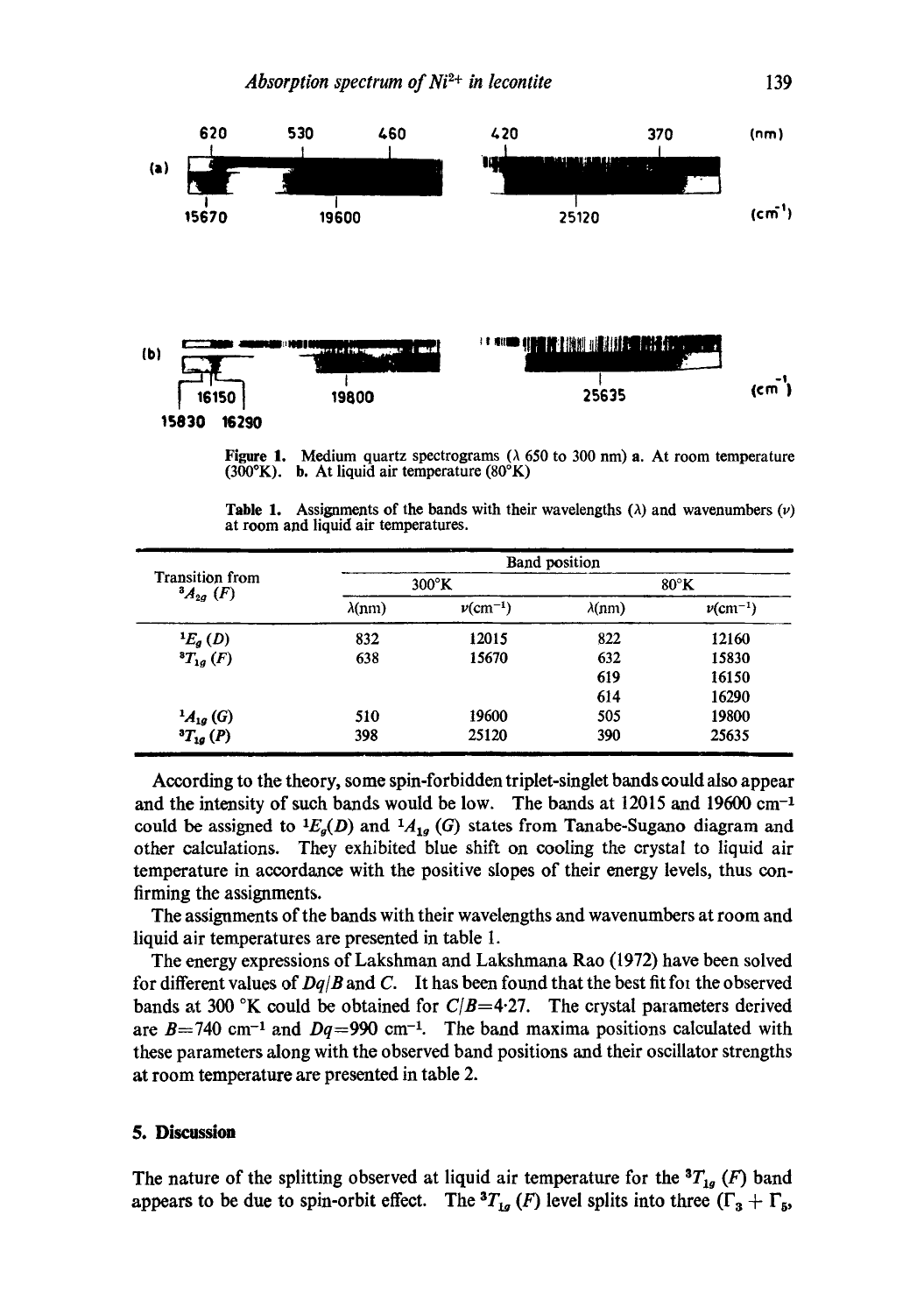**Table** 2. Observed and calculated energies, assignments and oscillator strengths for the bands of  $Ni<sup>2+</sup>$  in sodium ammonium sulphate dihydrate at room temperature.

| $B = 740$ cm <sup>-1</sup>            | $C/B = 4.27$            | $D = 990$ cm <sup>-1</sup> |                              |
|---------------------------------------|-------------------------|----------------------------|------------------------------|
| Transition<br>from<br>$^{3}A_{2a}(F)$ | Band positions $(cm-1)$ | Oscillator                 |                              |
|                                       | Observed                | Calculated                 | strengths<br>$f \times 10^6$ |
| $E_g$ (D)                             | 12015                   | 11925                      | 3.0                          |
| ${}^{8}T_{1g}$ (F)                    | 15670                   | 15675                      | 5.0                          |
| $^{1}A_{1g}$ (G)                      | 19600                   | 20010                      | $1-2$                        |
| ${}^{3}T_{1g}$ (P)                    | 25120                   | 25125                      | $6 - 7$                      |



Figure 2. First order spin-orbit splitting for  ${}^3T_{1g}(P)$  and  ${}^3T_{1g}(F)$ 



**Figure 3.** Energy level diagram.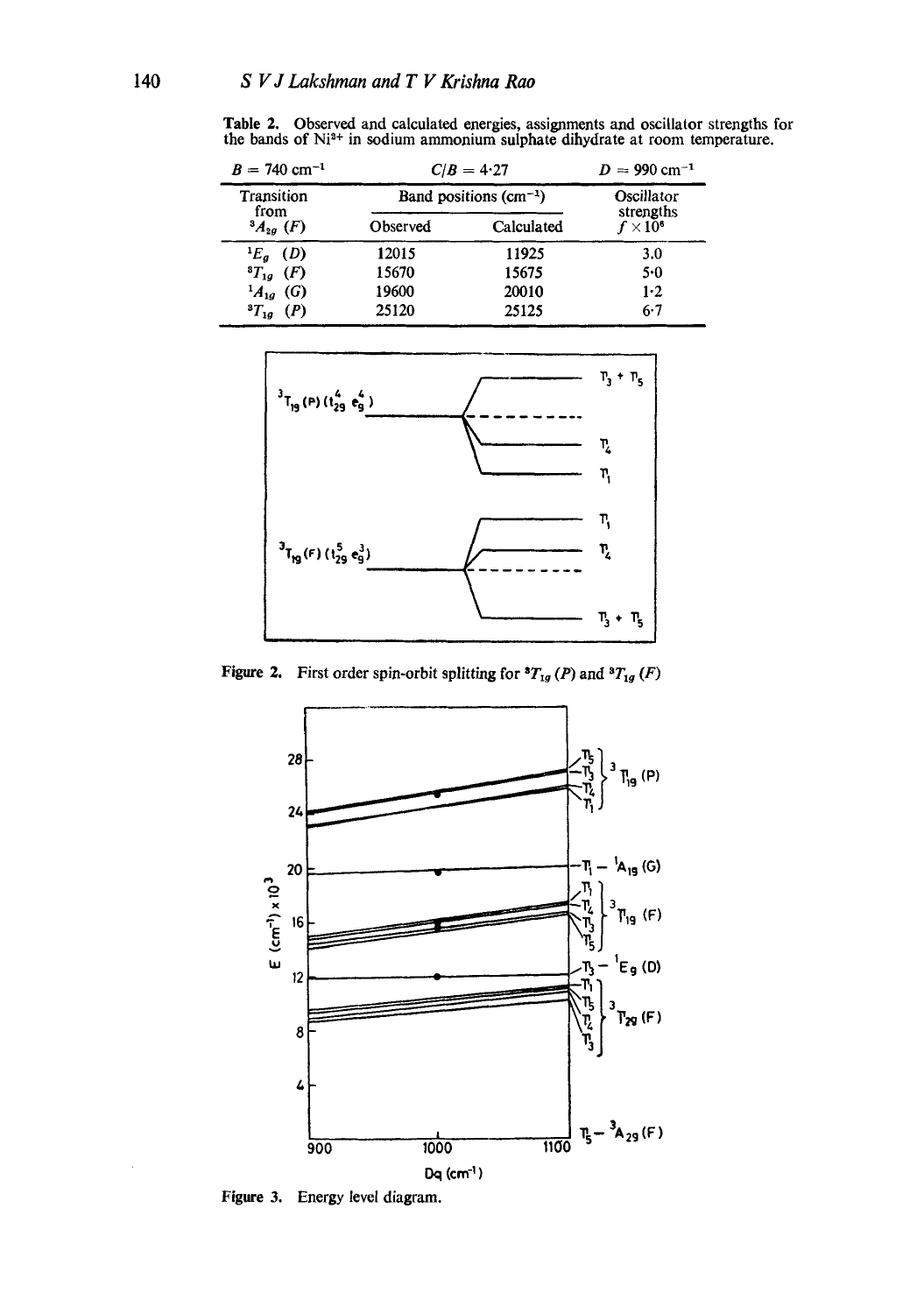**Table** 3. Observed and calculated energies, oscillator strengths and the assignments for the bands of  $Ni<sup>2+</sup>$  in sodium ammonium sulphate dihydrate at liquid air temperature.

| $B = 740$ cm <sup>-1</sup>            | $C/B = 4.27$ | $Dq = 1000$ cm <sup>-1</sup> | $\zeta = 600 \text{ cm}^{-1}$ |  |  |
|---------------------------------------|--------------|------------------------------|-------------------------------|--|--|
| Transition                            |              | Band positions $(cm^{-1})$   |                               |  |  |
| from<br>$^{3}A_{2g}$ (F) $\Gamma_5$   | Calculated   | Observed                     | strengths<br>$f \times 10^6$  |  |  |
| ${}^{3}T_{2g}$ (F)<br>$\Gamma_{3}$    | 9645         |                              |                               |  |  |
| г.                                    | 9905         |                              |                               |  |  |
| $\Gamma_{5}$                          | 10260        |                              |                               |  |  |
| $\Gamma_{2}$                          | 10385        |                              |                               |  |  |
| $E_a$<br>(D)<br>$\Gamma_{3}$          | 12150        | 12160                        | $\mathbf{2}$                  |  |  |
| (F)<br>${}^{3}T_{1g}$<br>$\Gamma_{5}$ | 15525        |                              |                               |  |  |
| $\Gamma_{3}$                          | 15670        | 15830                        |                               |  |  |
| г.                                    | 16175        | 16150                        | 5                             |  |  |
| $\Gamma_1$                            | 16370        | 16290                        |                               |  |  |
| $^{1}A_{1g}$ (G)<br>г.                | 20065        | 19800                        | $\overline{2}$                |  |  |
| ${}^{3}T_{1g}$ (P)<br>$\Gamma_1$      | 24605        |                              |                               |  |  |
| $\Gamma_{4}$                          | 25615        | 25635                        | 3                             |  |  |
| $\Gamma_{3}$                          | 25785        |                              |                               |  |  |
| $\Gamma_{5}$                          | 25865        |                              |                               |  |  |
|                                       |              |                              |                               |  |  |

 $\Gamma_4$  and  $\Gamma_1$ ) and four ( $\Gamma_5$ ,  $\Gamma_3$ ,  $\Gamma_4$  and  $\Gamma_1$ ) component levels respectively in the first and second order configurational interactions. The first order spin-orbit splitting for  ${}^{3}T_{1g}(F)$  and  ${}^{3}T_{1g}(P)$  arising from  $t_{2g}^{5}e_{g}^{3}$  and  $t_{2g}^{4}e_{g}^{4}$  electron configurations are shown in figure 2.

With free ion spin-orbit coupling parameter of  $\zeta$  = 600 cm<sup>-1</sup>, the calculated separation between the components of  ${}^{3}T_{1g}$  (F) state would be of the order of 140 and 280 cm<sup>-1</sup>. Since the observed splittings of 140 cm<sup>-1</sup> (16290-16150) and 320 cm<sup>-1</sup> (16150-15830) are of the same order of spin-orbit splitting expected for  $Ni^{2+}$  ion in the crystal, the energy matrices inclusive of spin-orbit effect are diagonalised for different values of *Dq* with B=740 cm<sup>-1</sup>,  $C/B$ =4.27 and  $\zeta$ =600 cm<sup>-1</sup>. The best fit of the observed bands could be obtained with  $Dq=1000$  cm<sup>-1</sup>. The corresponding energy level diagram (E vs *Dq)* is shown in figure 3. The observed and calculated band maxima positions along with their oscillator strengths are presented in table 3. Attempts to fit the bands for any value other than  $\zeta$  = 600 cm<sup>-1</sup> were not successful.

## **Acknowledgements**

One of the authors ( $TVKR$ ) is thankful to the University authorities and to ugc, New Delhi for the award of a fellowship.

#### **References**

Corazza E, Sabelli C and Giuseppetti G 1967 *Aeta Crystallogr.* 22 683 Datta S K and Debabala D E 1976 *Indian J. Cryogen.* 1 45 Faust R J and Bloss F D 1963 *Am. Min.* 48 180 Lakshman S V J and Janardhanam K 1978 *Pramana* 11 697 Lakshman S V J and Lakshmana Rao J 1972 *Indian J. Pure. Appl. Phys.* 10 479